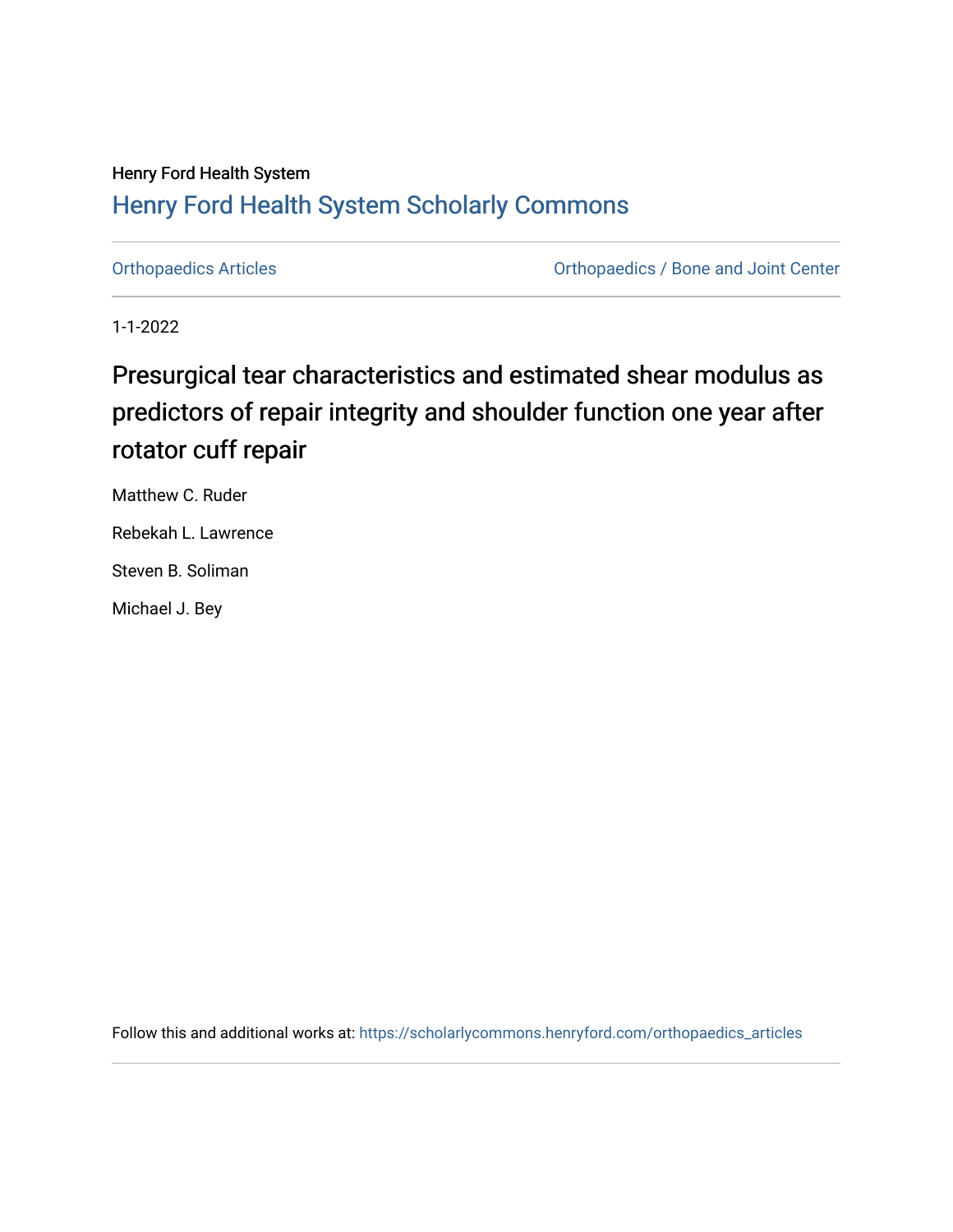ISES International  $6(2022)$  62-[69](https://doi.org/10.1016/j.jseint.2021.09.010)

Contents lists available at ScienceDirect

# JSES International

journal homepage: [www.jsesinternational.org](http://www.jsesinternational.org)

# Presurgical tear characteristics and estimated shear modulus as predictors of repair integrity and shoulder function one year after rotator cuff repair



M[a](#page-1-0)tthew C. Ruder, MS<sup>a</sup>, Rebekah L. Lawrence, PT, PhD<sup>a</sup>, Steven B. Soliman, DO, RMSK<sup>b</sup>, Michael I. Bev. PhD<sup>[a,](#page-1-0)[\\*](#page-1-2)</sup>

<span id="page-1-1"></span><span id="page-1-0"></span><sup>a</sup>Bone & Joint Center, Henry Ford Health System, Detroit, MI, USA <sup>b</sup>Department of Radiology, Henry Ford Health System, Detroit, MI, USA

### article info

Keywords: Shear wave elastography Shear modulus Rotator cuff Tear chronicity Repair integrity Tissue quality

Level of evidence: Level I; Prospective Cohort Design; Prognosis Study

Background: Rotator cuff repair provides pain relief for many patients; however, retears are relatively common and affect approximately 20%-70% of patients after repair. Although magnetic resonance imaging (MRI) offers the ability to assess tissue characteristics such as tear size, retraction, and fatty infiltration, it provides little insight into the quality of the musculotendinous tissues the surgeon will encounter during surgery. However, shear wave elastography (SWE) could provide an indirect assessment of quality (ie, stiffness) by measuring the speed of shear waves propagating through tissue. The objective of this study was to determine the extent to which estimated shear modulus predicts repair integrity and functional outcomes 1 year after rotator cuff repair.

Methods: Thirty-three individuals scheduled to undergo arthroscopic rotator cuff repair were enrolled in this study. Before surgery, shear modulus of the supraspinatus tendon and muscle was estimated using ultrasound SWE. MRIs were obtained before and 1 year after surgery to assess tear characteristics and repair integrity, respectively. Shoulder strength, range of motion, and patient-reported pain and function were assessed before and after surgery. Functional outcomes were compared between groups and across time using a two-factor mixed model analysis of variance. Stepwise regression with model comparison was used to investigate the extent to which MRI and shear modulus predicted repair integrity and function at 1 year after surgery.

Results: At 1 year after surgery, 56.5% of patients had an intact repair. No significant differences were found in any demographic variable, presurgical tear characteristic, or shear modulus between patients with an intact repair and those with a recurrent tear. Compared with presurgical measures, patients in both groups demonstrated significant improvements at 1 year after surgery in pain ( $P < .01$ ), selfreported function ( $P < .01$ ), range of motion ( $P < .01$ ), and shoulder strength ( $P < .01$ ). In addition, neither presurgical MRI variables ( $P > .16$ ) nor shear modulus ( $P > .52$ ) was significantly different between groups at 1 year after surgery. Finally, presurgical shear modulus generally did not improve the prediction of functional outcomes above and beyond that provided by MRI variables alone ( $P > .22$ ). Conclusion: Although SWE remains a promising modality for many clinical applications, this study

found that SWE-estimated shear modulus did not predict repair integrity or functional outcomes at 1 year after surgery, nor did it add to the prediction of outcomes above and beyond that provided by traditional presurgical MRI measures of tear characteristics. Therefore, it appears that further research is needed to fully understand the clinical utility of SWE for musculoskeletal tissue and its potential use for predicting outcomes after surgical rotator cuff repair.

© 2021 The Authors. Published by Elsevier Inc. on behalf of American Shoulder and Elbow Surgeons. This is an open access article under the CC BY-NC-ND license [\(http://creativecommons.org/licenses/by](http://creativecommons.org/licenses/by-nc-nd/4.0/)[nc-nd/4.0/](http://creativecommons.org/licenses/by-nc-nd/4.0/)).

Rotator cuff tears affect at least 40% of individuals over age  $60,47,61,63$  $60,47,61,63$  $60,47,61,63$  resulting in approximately 250,000 surgical repairs performed annually in the United States.[12](#page-7-0) This procedure provides pain relief for many patients, but postsurgical healing is a major clinical problem as 20%-70% of rotator cuff repairs fail (ie,

<https://doi.org/10.1016/j.jseint.2021.09.010>



This study was approved by the Henry Ford Health System's Institutional Review Board (study no. 12162).

<span id="page-1-2"></span><sup>\*</sup>Corresponding author: Michael J. Bey, PhD, 6135 Woodward Avenue, Detroit, MI 48202, USA.

E-mail address: [mbey1@bjc.hfh.edu](mailto:mbey1@bjc.hfh.edu) (M.J. Bey).

<sup>2666-6383/</sup>© 2021 The Authors. Published by Elsevier Inc. on behalf of American Shoulder and Elbow Surgeons. This is an open access article under the CC BY-NC-ND license [\(http://creativecommons.org/licenses/by-nc-nd/4.0/](http://creativecommons.org/licenses/by-nc-nd/4.0/)).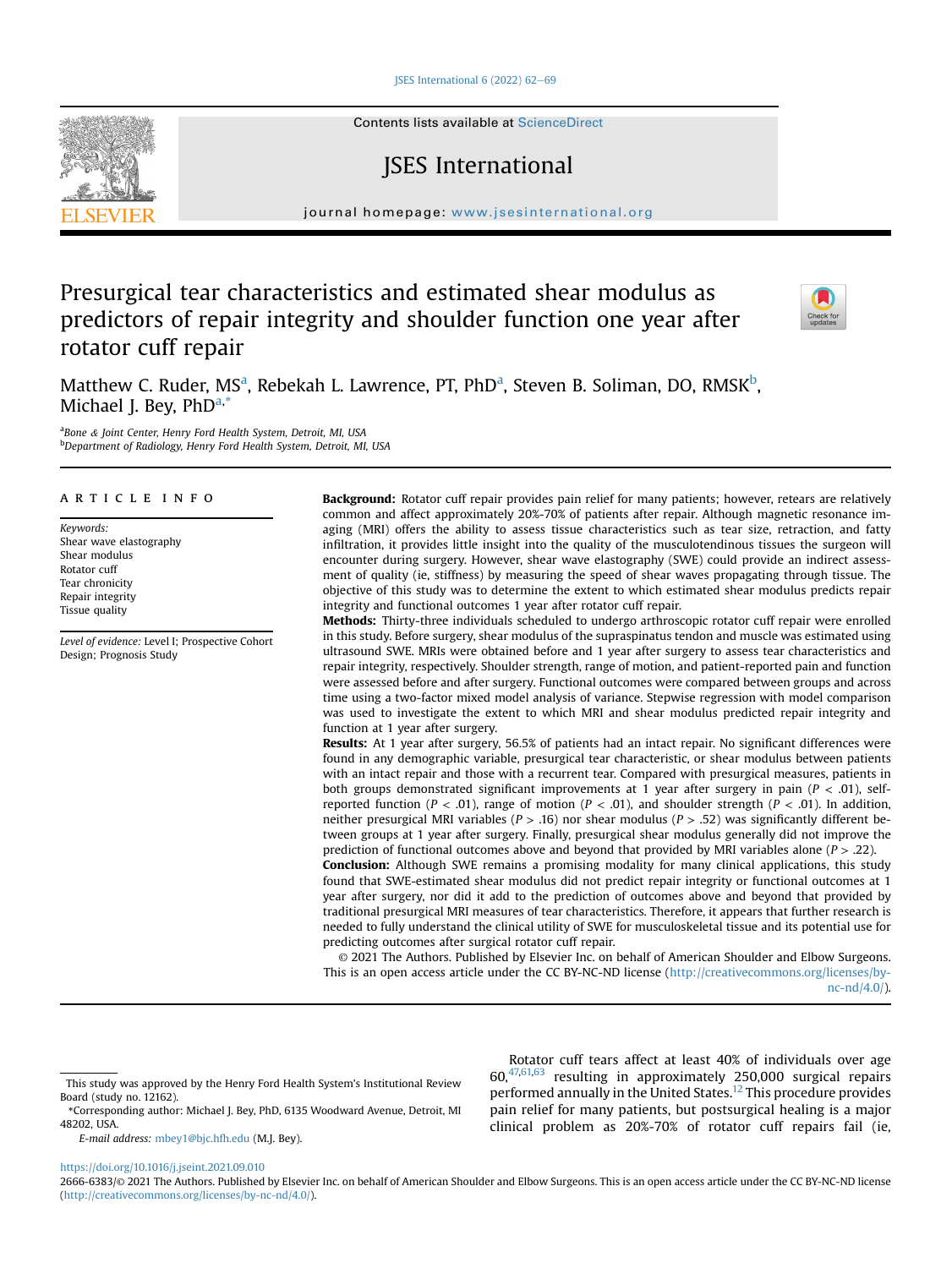retear)[5](#page-6-0)[,10,13,14,37,51,](#page-7-0)[57,60,62](#page-8-0) and postsurgical shoulder function is often unpredictable. Previous clinical studies have suggested that age, tear size, and tear retraction may be risk factors for recurrent tearing and poor clinical outcomes.<sup>[9](#page-7-0),[46](#page-7-0)[,58](#page-8-0)</sup> Unfortunately, these imaging and clinical descriptors provide little insight into the quality of the musculotendinous tissues the surgeon will encounter during surgery. This limitation is clinically important because without a reliable measure of tear quality, it is difficult for surgeons to assess the potential for repair healing before surgery and how best to counsel patients on postsurgical activities and expected outcomes.

Shear wave elastography (SWE) is an ultrasound-based technology that provides an indirect assessment of quality (ie, stiffness) by measuring the speed of shear waves propagating through tissue. Clinical applications of this technology initially focused on diagnosing breast and liver pathology.[4](#page-6-0),[17,25,36](#page-7-0) However, the technology has been used increasingly to assess musculoskeletal tissues including the rotator cuff.<sup>[3](#page-6-0),[22,26-28,32-34](#page-7-0),[53,64](#page-8-0)</sup> Although recent evidence suggests that SWE is not associated with individual rotator cuff tear characteristics, $41$  it may provide a more global assessment of tissue quality. Furthermore, it is possible that SWE, either alone or in conjunction with existing magnetic resonance imaging (MRI) based measures, could be a stronger predictor of healing and functional outcomes than conventional parameters such as patient age, rotator cuff tear size, and muscle fatty degeneration or atrophy.

The objective of this study was to determine the extent to which pre-surgical estimated rotator cuff shear modulus predicts repair integrity and functional outcomes 1 year after rotator cuff repair. We hypothesized that presurgical shear modulus of the rotator cuff would be associated with repair tissue healing, shoulder function, and pain after rotator cuff repair. Furthermore, we hypothesized that presurgical shear modulus would provide a significant improvement when added to the prediction of these outcomes provided by MRI-based measures alone.

#### Materials and methods

#### Participants

After institutional review board approval and informed consent, 33 participants enrolled in this study. Participants were eligible to participate in the study if they were 50-80 years old and were scheduled for surgical repair of a small- or mediumsized full-thickness tear of the supraspinatus tendon, as confirmed via presurgical MRI. The exclusion criteria included a traumatic tear, prior shoulder surgery, more than one steroid injection, body mass index greater than 30 kg/ $m<sup>2</sup>$ , current smoker, uncontrolled diabetes, or an outstanding worker's compensation claim.

#### Presurgical shear wave elastography

Approximately 1-2 weeks before surgery, ultrasound SWE images of each participant's supraspinatus muscle and intramuscular tendon were acquired by one operator using a Siemens ACUSON S3000 with a 9L4 linear transducer (Siemens; Erlangen, German). Images were acquired with the participant's shoulder supported in  $30^{\circ}$  of scapular-plane abduction in neutral rotation. The intramuscular tendon was imaged by placing the transducer in the supraspinatus fossa, in the long axis relative to the intramuscular tendon, and visually aligning with the tendon fibers ([Fig. 1,](#page-3-0) A and B). The muscle was imaged by placing the transducer in the supraspinatus fossa, in the long axis relative to the supraspinatus muscle belly, and visually aligning with the muscle fibers. Five trials were acquired for each tissue region of interest (ie, intramuscular tendon, muscle) using the system's built-in elastography module and a transmit frequency of 8 MHz. Each trial acquired a B-mode image and a corresponding SWE image ([Fig. 1,](#page-3-0) B and C). Reliability of this protocol was established previously by Baumer et al (intraclass correlation coefficients: intrarater > 0.87, inter-rater > 0.7[2](#page-6-0)).<sup>2</sup>

For each trial, the region of interest (ie, muscle or intramuscular tendon) was isolated from surrounding tissues on the B-mode image using ImageJ interfaced with custom software (MATLAB, The MathWorks, Inc.; Natick, MA, USA). As per manufacturer recommendations, data within the region of interest in the corresponding SWE image were retained for pixels whose proprietary quality metric was greater than 0.87 ([Fig. 1,](#page-3-0) D). For each pixel, the shear wave speed data were then converted to an estimate of shear modulus as previously described, $16$  and then, a single estimated shear modulus was determined as the median value of all retained pixels. Finally, the mean shear modulus was calculated across all five trials for each tissue region.

#### Presurgical functional assessment

Patient-reported measures of pain and function were assessed using the visual analog scale for pain and the Western Ontario Rotator Cuff Index. Active range of motion (AROM) was manually measured with a goniometer for sagittal-plane flexion and frontalplane abduction. Isometric shoulder strength was measured during coronal-plane abduction at  $30^{\circ}$  of abduction, sagittal-plane elevation at 30 $^{\circ}$  elevation, internal rotation at 15 $^{\circ}$  of frontal plane elevation and  $0^{\circ}$  of humeral rotation, and external rotation at 15 $^{\circ}$  of frontal-plane elevation and  $0^{\circ}$  of humeral rotation with an isokinetic dynamometer (Biodex System 2, Biodex Medical Systems, Shirley, NY, USA). $6$  The order of strength testing was randomized, and three trials were performed at each testing position. Average strength was calculated across the three trials and normalized based on the research of Hughes et al.<sup>30</sup>

#### Presurgical MRI assessment

Presurgical MRI scans were obtained for each participant. These examinations were typically acquired on a 1.5T scanner, with the scan protocol including axial and sagittal-oblique fatsuppressed proton density sequences, coronal-oblique and sagittal-oblique T1-weighted sequences, and a coronal-oblique fat-suppressed T2-weighted sequence. A fellowship-trained, board-certified musculoskeletal radiologist (SBS) with 12 years of clinical experience evaluated each presurgical MRI examination in terms of the full-thickness rotator cuff anteroposterior tear size, amount of tendon retraction, supraspinatus occupation ratio,<sup>[59](#page-8-0)</sup> supraspinatus atrophy using the "tangent sign",<sup>[65](#page-8-0)</sup> and amount of fatty degeneration as per the Goutallier classification system.<sup>20</sup>

### Surgical repair and postsurgical rehabilitation

Within two weeks of acquiring the SWE images, each patient underwent arthroscopic rotator cuff repair by one of three orthopedic surgeons fellowship-trained in sports medicine or orthopedic surgery (median postfellowship experience: 9 years). The repair technique (ie, number of rows and anchors) was determined based on surgeon discretion. A double-row repair technique was used in 71% of cases with a median of 2 anchors (min  $=$  1, max  $=$  5). After surgery, patients were discharged with a shoulder abduction sling and standard postoperative medications and precautions. A continuous passive motion device was used by 90% of patients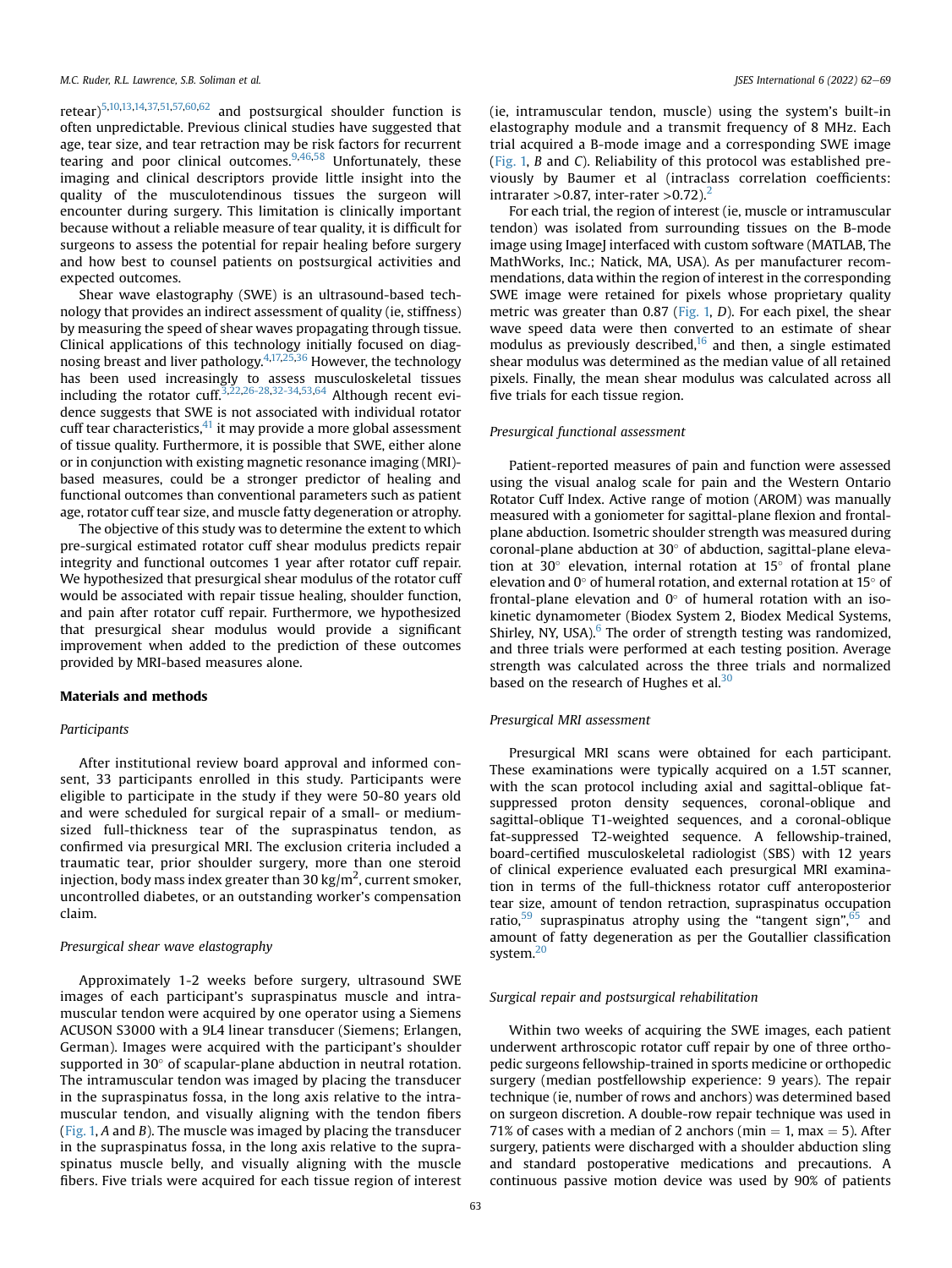#### <span id="page-3-0"></span>M.C. Ruder, R.L. Lawrence, S.B. Soliman et al. Journal of the state of the state of the state of the state of the state of the state of the state of the state of the state of the state of the state of the state of the stat



Figure 1 Ultrasound shear wave image acquisition of the supraspinatus intramuscular tendon with the transducer placed just anterior to the scapular spine (A), the resulting Bmode (B) and shear wave elastography (C) images, and extraction of the relevant shear wave values for analysis using image segmentation (D).

#### Table I

Comparison of demographics, MRI-based measures of presurgical tear characteristics, and shear wave elastography between individuals with an intact repair and a recurrent tear at 1 year after surgery.

| Variable                               | Intact repair $(n = 13)$ | Recurrent tear ( $n = 10$ ) | P value |
|----------------------------------------|--------------------------|-----------------------------|---------|
| Patient demographics                   |                          |                             |         |
| Age $(y)$                              | $60 \pm 7$               | $63 \pm 8$                  | .28     |
| Sex (% female)                         | 38.5%                    | 20.0%                       | .41     |
| Laterality (% dominant)                | 46.2%                    | 50.0%                       | 1.0     |
| BMI $\frac{kg}{m^2}$                   | $25.8 \pm 3.5$           | $27.4 \pm 3.4$              | .32     |
| Presurgical tear characteristics (MRI) |                          |                             |         |
| Tear size (cm)                         | $1.9 \pm 1.1$            | $2.4 \pm 1.1$               | .32     |
| Tear retraction (cm)                   | $1.9 \pm 1.0$            | $2.3 \pm 1.4$               | .48     |
| Occupation ratio                       | $0.62 \pm 0.13$          | $0.69 \pm 0.11$             | .16     |
| Fatty degeneration                     |                          |                             | .18     |
| Stage 0                                | 84.6%                    | 50.0%                       | N/A     |
| Stage 1                                | 15.4%                    | 20%                         | N/A     |
| Stage 2                                | 0%                       | 20%                         | N/A     |
| Atrophy (% positive)                   | 7.7%                     | 33.3%                       | .26     |
| Shear modulus (SWE)                    |                          |                             |         |
| Muscle (kPa)                           | $11.9 \pm 9.5$           | $9.7 \pm 6.4$               | .52     |
| Intramuscular tendon (kPa)             | $19.7 \pm 8.3$           | $22.2 \pm 13.3$             | .61     |

BMI, body mass index; MRI, magnetic resonance imaging; SWE, shear wave elastography.

Continuous outcome measures are reported as mean  $\pm$  standard deviation.

during the first month after surgery. Although postsurgical rehabilitation was not standardized, general guidelines were as follows: (1) postop weeks 0-5: passive range of motion only, (2) postop week 6: progression to active-assisted range of motion, (3) postop week 8: progression to AROM, (4) postop weeks 6-8: isometric strengthening, and (5) postop weeks 10-12: progression to resisted exercises. All rehabilitation progressions were guided by patient tolerance and the avoidance of compensatory movement patterns (eg, shoulder shrugging).

#### Postsurgical assessments

At 1 year after surgery, participants were contacted in regard to returning for reevaluation. Of the 33 participants who completed presurgical testing, 23 completed the postsurgical testing. Demographic data of these participants are presented in Table I. The suboptimal follow-up rate was predominantly due to the COVID-19 public health crisis and the associated health system restrictions which precluded human subjects' data collection for several months. Patient-reported measures of pain and function were reassessed as previously described. Finally, a postsurgical MRI was obtained for each participant and evaluated by the same radiologist (SBS) in terms of rotator cuff repair integrity (ie, intact repair or recurrent tear) and muscle quality.

#### Statistical analysis

Demographics, presurgical tear characteristics, and postsurgical function were described using summary statistics and compared between groups using two-sample t-tests and Fisher's exact tests, as appropriate. Functional outcomes were compared between groups and across time (ie, preop and postop) using a two-factor mixed model analysis of variance. Main effects were only interpreted in the absence of a significant group-by-time interaction. Stepwise regression with model comparison was used to investigate the extent to which MRI and shear modulus predicted repair integrity and function at 1 year after surgery as follows. First, variable distribution was assessed using skewness and kurtosis. Second, a logistic regression model was calculated with the MRI variable (tear size, retraction, occupation ratio) that was the strongest predictor of repair integrity at 1 year after surgery (MRI model). Third, the mean shear modulus was added to the logistic regression (MRI  $+$  SWE model). Finally, the two models (MRI and  $MRI + SWE$ ) were compared via analysis of variance model comparison to determine whether the addition of the shear modulus significantly improved the prediction of repair integrity above and beyond the MRI variable alone. Separate models were fit using the estimated shear moduli of the supraspinatus muscle and intramuscular tendon. A similar approach was used with linear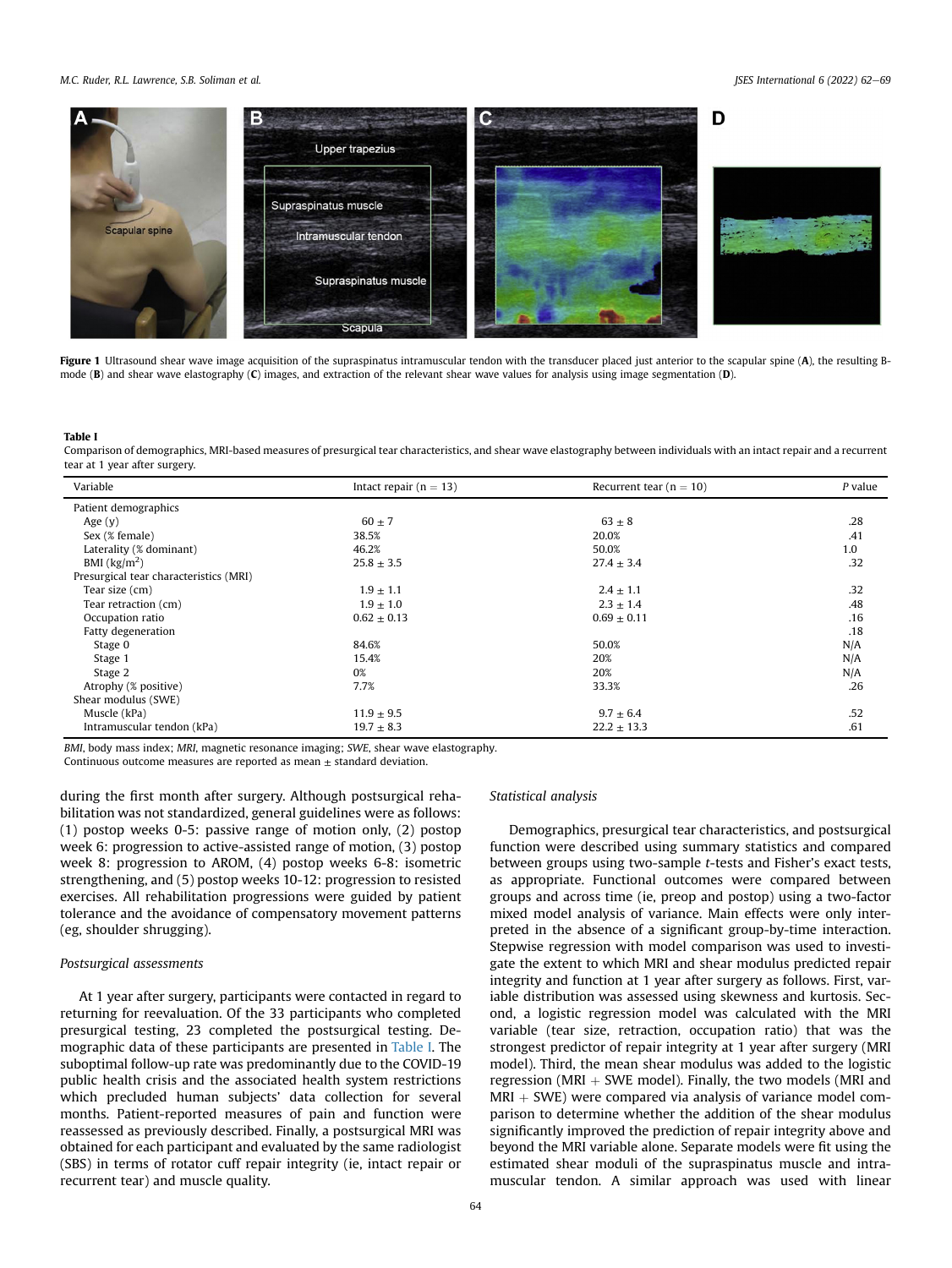

**Figure 2** Changes in functional outcomes between before surgery and approximately 1 year after surgery. Strength data are normalized relative to each patient's theoretical<br>maximum strength using the regression equation by Western Ontario Rotator Cuff.

regression to investigate the extent to which MRI and SWE variables predicted shoulder function at 1 year after surgery. All statistical analyses were performed using R (R Core Team, 2018). Statistical significance was defined as  $P < .05$ .

# Results

As a result of disruptions in human subjects' data collection due to the COVID-19 pandemic, only 23 patients completed the study with an average 1-year follow-up time of  $1.2 \pm 0.2$  years (range: 1.0-1.6 years). Of the patients who completed the study, the average age was  $60 \pm 7$  years old, 8 (34.8%) were female, 12 (52.2%) had the surgical repair on their dominant shoulder, and 13 (56.5%) had an intact repair at 1 year after surgery. No significant differences were found in any demographic variable, MRI-based presurgical tear characteristic, or shear modulus measure between individuals with an intact repair and those with a recurrent tear ([Table I\)](#page-3-0). Compared with presurgical measures, patients in both groups demonstrated significant improvements at 1 year after surgery in pain (ie, visual analog scale) ( $P < .01$ ), self-reported function (ie, Western Ontario Rotator Cuff Index) ( $P < .01$ ), abduction and flexion AROM ( $P < .01$ ), and all measures of shoulder strength  $(P < .01)$  (Fig. 2). Abduction strength improved in both groups, but patients with an intact repair experienced significantly greater improvement in abduction strength than those with a recurrent tear ( $P = .047$ , Fig. 2).

#### Predicting postsurgical repair integrity

Although not significantly different between patient groups, the occupation ratio was the presurgical MRI measure with the highest potential to distinguish between groups (ie, lowest P value, [Table I](#page-3-0)) and therefore was used as the MRI predictor in the regression models. On its own, the occupation ratio was not a

significant predictor of repair integrity at 1 year after surgery  $(P = .22, r<sup>2</sup> = 0.06)$ . Furthermore, the prediction of repair integrity at 1 year after surgery was not significantly improved by the addition of shear modulus of the supraspinatus muscle ( $P = .22$ , change in  $r^2 = 0.05$ ) or intramuscular tendon ( $P = .35$ , change in  $r^2 = 0.03$ ).

#### Predicting postsurgical functional outcomes

Across all presurgical variables, only tear size and tear retraction were significantly correlated with postsurgical functional outcomes ([Table II](#page-5-0)). Specifically, smaller presurgical tear size and tear retraction were found to be moderately but significantly associated with higher postsurgical abduction, flexion, and internal rotation strength ([Table II\)](#page-5-0). Presurgical shear modulus of the supraspinatus muscle and intramuscular tendon was not found to be significantly associated with any postsurgical functional outcome measure  $(P \geq .12, r^2 \leq .012,$  [Table II\)](#page-5-0).

In general, presurgical shear modulus did not improve the prediction of postsurgical functional outcomes ([Table III\)](#page-5-0). The only exception was that the combination of tear size and shear modulus for the supraspinatus intramuscular tendon significantly improved the prediction of postsurgical flexion AROM above and beyond tear size alone ( $P = .01$ , change in  $r^2 = 0.22$ , [Table III](#page-5-0)).

### Discussion

The objective of this study was to determine the extent to which presurgical shear modulus predicts repair tissue healing and functional outcomes at one year after surgical rotator cuff repair. We hypothesized that presurgical shear modulus would be associated with repair tissue healing, shoulder function, and pain after rotator cuff repair. However, presurgical shear modulus was not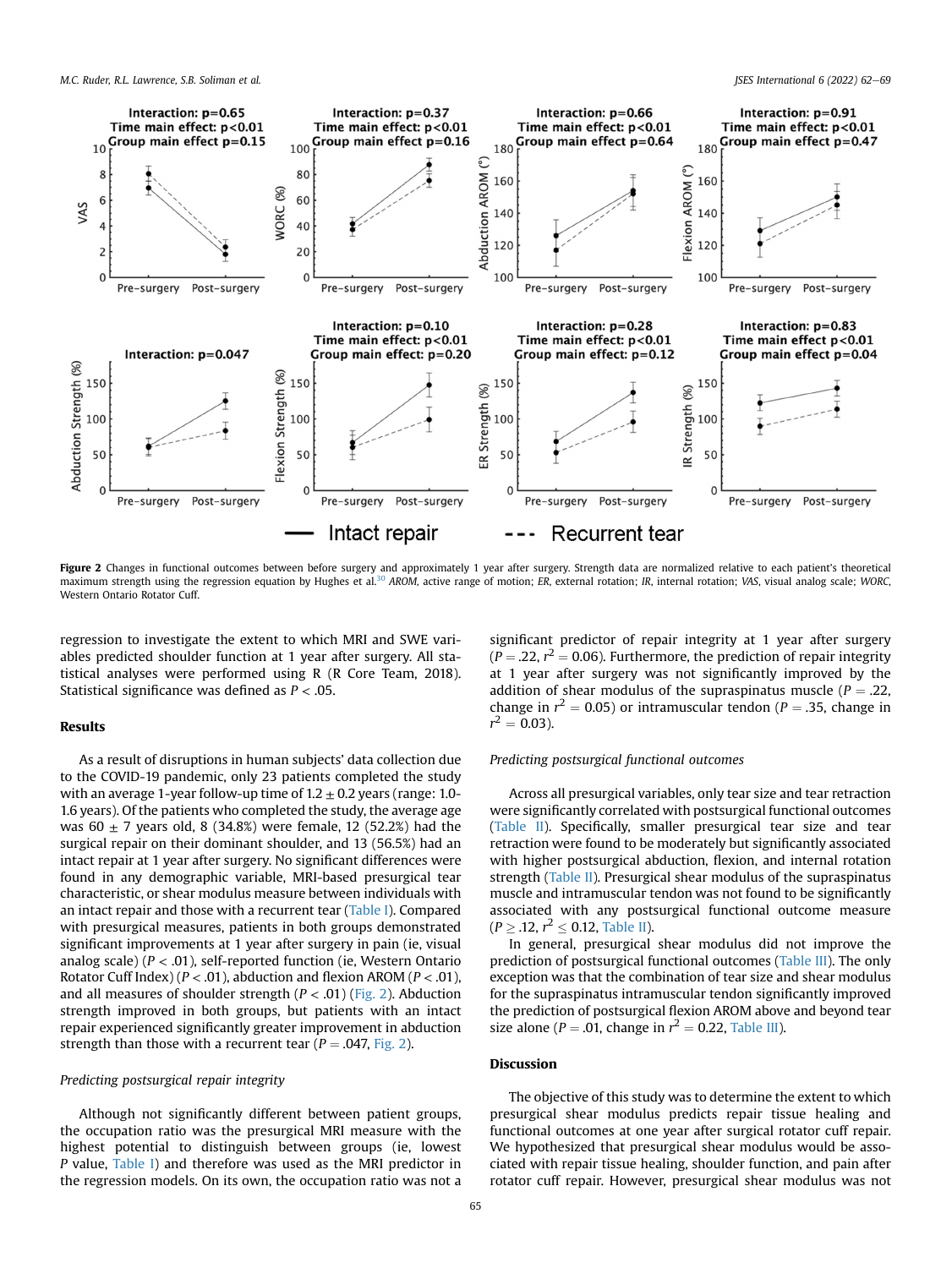#### <span id="page-5-0"></span>Table II

Correlations between presurgical tear/tissue characteristics and functional outcome measures at approximately 1 year after surgery.

| Postsurgical functional outcome | Presurgical tear/tissue characteristics (predictor variables) |                       |                        |                            |                            |  |
|---------------------------------|---------------------------------------------------------------|-----------------------|------------------------|----------------------------|----------------------------|--|
|                                 | Tear size (MRI)                                               | Tear retraction (MRI) | Occupation ratio (MRI) | Muscle shear modulus (SWE) | Tendon shear modulus (SWE) |  |
| Pain (VAS)                      | $-0.13(0.57)$                                                 | $-0.07(0.78)$         | $-0.23(0.32)$          | $-0.18(0.44)$              | $-0.20(0.40)$              |  |
| Function (WORC)                 | $-0.14(0.57)$                                                 | $-0.26(0.27)$         | 0.08(0.74)             | 0.10(0.67)                 | 0.20(0.38)                 |  |
| AROM: ABD                       | $-0.16(0.51)$                                                 | $-0.03(0.90)$         | $-0.08(0.73)$          | 0.17(0.47)                 | $-0.35(0.12)$              |  |
| AROM: FLX                       | $-0.22(0.35)$                                                 | $-0.08(0.73)$         | $-0.23(0.31)$          | 0.05(0.84)                 | $-0.21(0.35)$              |  |
| Strength: ABD                   | $-0.53(0.02)$                                                 | $-0.52(0.02)$         | 0.00(0.98)             | 0.04(0.85)                 | $-0.06(0.81)$              |  |
| Strength: FLX                   | $-0.52(0.02)$                                                 | $-0.44(0.05)$         | 0.25(0.27)             | 0.14(0.55)                 | $-0.05(0.82)$              |  |
| Strength: ER                    | $-0.56(0.01)$                                                 | $-0.55(0.01)$         | 0.00(0.99)             | $-0.18(0.45)$              | $-0.04(0.86)$              |  |
| Strength: IR                    | $-0.12(0.61)$                                                 | $-0.03(0.92)$         | 0.01(0.96)             | 0.06(0.79)                 | 0.04(0.85)                 |  |

Data listed as  $r$  (P value). Statistically significant associations (ie,  $P < .05$ ) are indicated in bold.

MRI, magnetic resonance imaging; SWE, shear wave elastography; AROM, active range of motion; ABD, abduction; ER, external rotation; FLX, flexion; IR, internal rotation; VAS, visual analog scale; WORC, Western Ontario Rotator Cuff.

#### Table III

Comparison of predictive utility of two linear regression models: (1) a model predicting the functional outcome at 1 year after surgery using a single MRI predictor and (2) a model predicting the combined effect of the MRI predictor and shear modulus.

| Postsurgical functional outcome | Best MRI predictor | $MRI + muscle shear$ modulus | $MRI + tendon shear$ modulus |
|---------------------------------|--------------------|------------------------------|------------------------------|
| Pain (VAS)                      | Occupation ratio   | 0.56                         | 0.73                         |
| Function (WORC)                 | Tear retraction    | 0.15                         | 0.67                         |
| AROM: ABD                       | Tear size          | 0.29                         | 0.19                         |
| AROM: FLX                       | Occupation ratio   | 0.20                         | 0.01                         |
| Strength: ABD                   | Tear size          | 0.52                         | 0.80                         |
| Strength: FLX                   | Tear size          | 0.83                         | 0.93                         |
| Strength: ER                    | Tear size          | 0.48                         | 0.16                         |
| Strength: IR                    | Tear size          | 0.06                         | 0.76                         |

Results are presented as P values testing whether the two linear regression models are significantly different (ie, P < .05 suggests that SWE adds to the prediction of the functional outcome above and beyond that provided by the MRI measure alone). Statistically significant differences (ie,  $P < .05$ ) are indicated in bold. MRI, magnetic resonance imaging; AROM, active range of motion; ABD, abduction; ER, external rotation; FLX, flexion; IR, internal rotation; VAS, visual analog scale; WORC, Western Ontario Rotator Cuff.

found to be associated with repair tissue healing or any postsurgical functional outcome measure. Furthermore, with only one exception, the addition of presurgical shear modulus to presurgical MRIbased tear characteristics was not found to improve the prediction of postsurgical repair integrity or functional outcomes.

Predicting structural outcomes—that is, whether a rotator cuff repair is likely to remain intact after surgery—remains a challenging endeavor. It is therefore not surprising this study failed to identify any presurgical factors that were significantly different between the intact repair and recurrent tear patient groups. However, this outcome is consistent with previous research as there are conflicting reports regarding the ability of conventional clinical data to predict postsurgical repair integrity. For example, some previous studies have reported that tear size is associated with repair integrity after surgical repair,<sup>1,[11,31,48](#page-7-0)</sup> whereas other studies have reported no such association exists.<sup>19,39,[43,50](#page-7-0)</sup> These conflicting findings likely reflect the implicit heterogeneity of patient populations and large number of factors including genetics, biological factors, and postsurgical activity levels that are difficult to control in clinical studies. Thus, identifying factors that discriminate between intact repair and recurrent tear patient groups requires substantial differences between groups or large sample sizes. For example, Le et al measured 18 presurgical and surgical variables in 1000 patients after rotator cuff repair and reported that only presurgical tear dimensions (specifically, anteroposterior tear size, mediolateral tear length, tear size area, and tear thickness), patient age, and surgical time were independent predictors of repair integrity.<sup>42</sup> In a follow-up study with an even larger patient cohort ( $n = 1962$ ), this same research team determined that patient age, tear size, hospital type (private vs. public), and case number (ie, surgeon experience) were the only significant predictors of repair integrity.<sup>15</sup> Taken together, these comprehensive studies suggest that patient age and tear size may be

the most reliable presurgical predictors of postsurgical repair integrity.

Similar to the challenges in predicting postsurgical repair integrity, predicting postsurgical functional outcomes (ie, strength, ROM, pain) after rotator cuff repair is equally difficult. In the present study, presurgical tear size and tear retractionwere significantly associated with measures of postsurgical abduction strength, flexion strength, and external rotation strength. These findings are consistent with previous research indicating that presurgical tear dimensions significantly impact postsurgical shoulder strength.<sup>52,[56](#page-8-0)</sup> In contrast, neither muscle nor tendon presurgical shear modulus values were significantly associated with any postsurgical functional outcomes. Furthermore, the addition of shear modulus to MRI-based outcomes did not result in widespread improvements in the prediction of any postsurgical functional outcomes over MRI-based outcomes alone (Table III). The notable exception was that the addition of tendon shear modulus to the occupation ratio improved the prediction of flexion ROM over the occupation ratio alone ( $P = .01$ , Table III). However, this outcome should be interpreted with caution because it is difficult to understand mechanistically as to how the combination of tendon material properties (ie, shear modulus) and muscle volume (ie, occupation ratio) would significantly influence ROM but not shoulder strength.

It was somewhat surprising that presurgical shear modulus values had negligible value for predicting postsurgical repair integrity given that SWE has been shown to be correlated with tissue mechanical properties, $16$  which are generally believed to affect postsurgical outcomes. Evidence supporting this premise comes from previous studies that have focused on the role of fatty degeneration (an issue shown to affect mechanical properties<sup>45</sup>) as an important factor in a patient's potential outcome from rotator cuff repair, $44$  as well as studies with small animal models demonstrating that muscle/tendon degeneration negatively affects rotator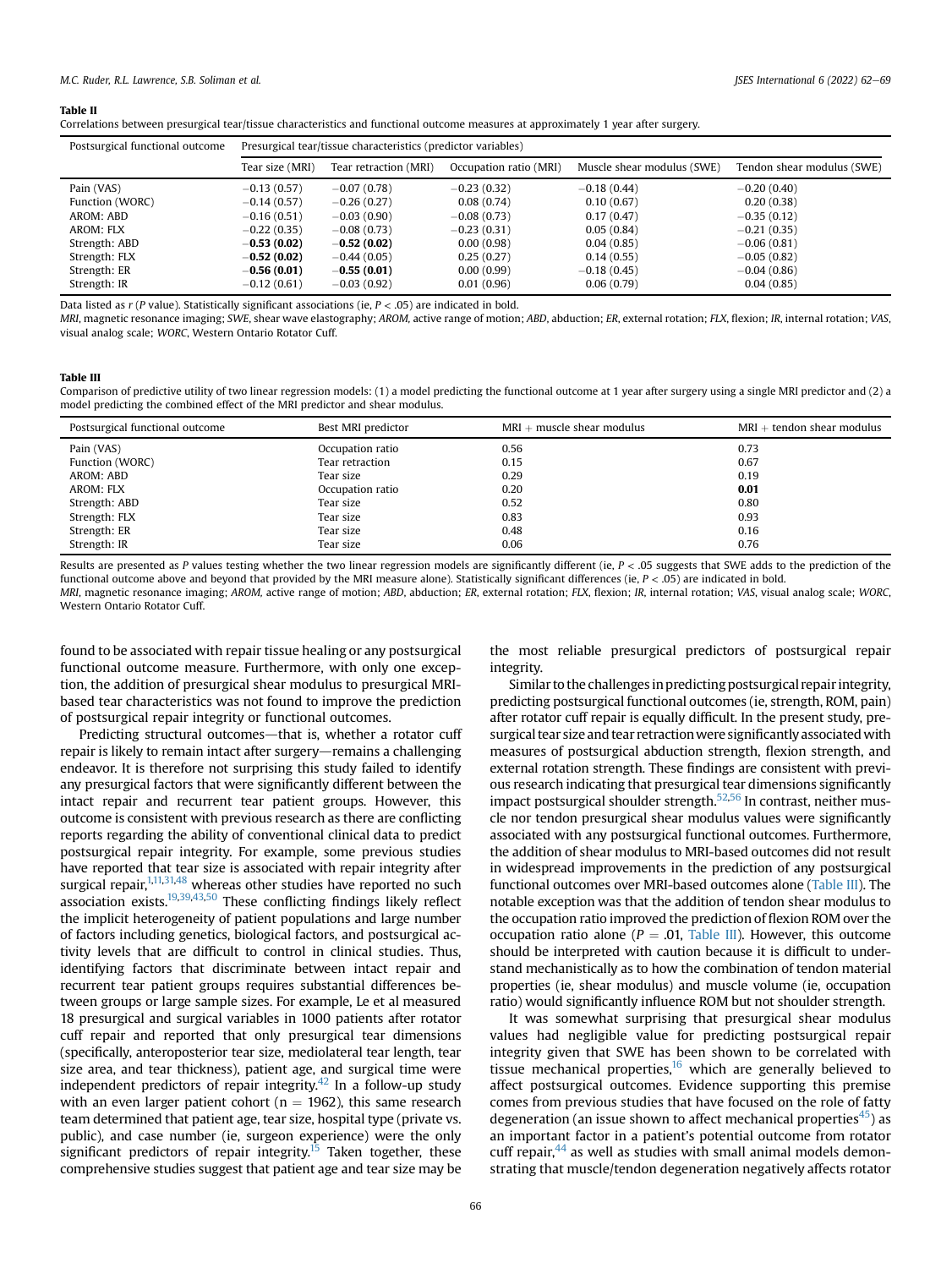<span id="page-6-0"></span>cuff repair tissue healing.<sup>[24](#page-7-0),[35,38](#page-7-0),[40](#page-7-0)[,55](#page-8-0)</sup> One potential explanation for this discrepancy is that tissue changes associated with a rotator cuff tear likely have opposing influences on SWE measurements.<sup>[41](#page-7-0)</sup> For example, fatty degeneration is expected to reduce the estimated shear modulus because fat presumably reduces a tissue's stiffness. Conversely, other tissue changes found in degenerative rotator cuff tears (eg, tendon retraction and fibrosis) have been shown to in-crease tissue stiffness<sup>[21,23](#page-7-0),[29,](#page-7-0)[54](#page-8-0),[55](#page-8-0)</sup> and are therefore expected to increase SWE measurements. Given that these tissue changes occur to various degrees simultaneously within an individual patient, the global nature of the SWE measure may have hindered the predictive value of SWE-estimated shear modulus for estimating the clinical construct of "tissue quality" in this patient population.

In addition to differences between patients in presurgical muscle/tendon properties, it is highly likely that many other factors played important roles in the patient's postsurgical functional and structural outcomes. For example, factors such as the patient's postsurgical activity levels, adherence to postsurgical management prescription, the tendon's microvascular supply, and intrinsic healing capacity are difficult to assess or control in a clinical study. Therefore, it is possible that these and other more rudimentary factors (eg, patient age, tear size) may have overwhelmed the effect of presurgical tissue quality. Furthermore, repair "failure" may occur due to distinct mechanisms that were not assessed in the present study. For example, the ability of the repaired tendon to resist suture pull-out and its biological capacity for healing may define distinct clinical subgroups. More research is needed to better understand these mechanisms of structural repair failure and to develop assessment tools to predict their occurrence and inform presurgical clinical decision-making.

Despite the associations detected in the present study between tear dimensions and shoulder strength, a perplexing issue that continues to confound the prediction of functional outcomes is the disconnect between functional and structural outcomes after rotator cuff repair. Specifically, patients can have acceptable strength despite a recurrent tear or limited strength with an intact repair. For example, some studies have reported differences in shoulder strength between intact and failed repairs,  $7,11,18,31,43$  whereas other studies have reported no difference.<sup>1,[39,49](#page-7-0)[,57](#page-8-0)</sup> Similarly, some studies have reported a difference in patient-reported outcome scores between intact and failed repairs,  $7,8,18,31,43$  $7,8,18,31,43$  whereas other studies have failed to detect a difference in these outcomes.<sup>1[,11,19,39](#page-7-0),[48,50](#page-7-0)</sup> McElvany et al reviewed 77 studies that compared the clinical results for intact and failed repairs and concluded that patient-reported outcomes generally improve regardless of whether or not the repair remains intact.<sup>46</sup> Furthermore, they concluded that there was no consistent relationship between the integrity of the repair and the clinical outcome.<sup>4</sup>

Although the results of this study suggest that SWE provides little additional predictive value compared with MRI alone, it is important to remember that MRI and SWE provide very different, but potentially complementary, information as recently described.<sup>[41](#page-7-0)</sup> Clinical MRIs typically provide information regarding rotator cuff structure (eg, tear dimensions, tear thickness, muscle atrophy), integrity, and tissue composition or degeneration, whereas SWE provides an estimate of tissue mechanical properties. This discrepancy may help explain the poor relationship between presurgical shear modulus and postsurgical tear integrity observed in the present study and the lack of strong associations between SWE measures and rotator cuff tear characteristics previously re-ported.<sup>[41](#page-7-0)[,53](#page-8-0)</sup> Although the clinical utility of SWE may still hold promise, it appears that more research is needed to fully understand its clinical utility for musculoskeletal tissues and, in particular, its potential for predicting outcomes after surgical rotator cuff repair.

This study has several limitations to consider when interpreting the results. First, only 23 of 33 participants returned for the postsurgical follow-up visit because of the ongoing COVID-19 public health crisis. Second, the small sample size likely affected the study's statistical power. An a priori power analysis suggested a sample size of 40 patients was required to detect an increase in  $r^2$  of 0.18 with 80% power. However, the generally weak associations between predictors and outcomes suggest that meaningful predictions were not likely ignored despite the small sample size. Third, only patients scheduled to undergo arthroscopic repair of a small- or medium-sized rotator cuff tear were included in the study. As a result, the between-subject variability in measures of tear chronicity was limited, which may have impacted our ability to identify potentially meaningful relationships. Fourth, patients with acute tears were excluded from the study to increase the likelihood that chronic changes would be seen within the muscle-tendon unit. However, doing so may have increased the observed rate of recurrent tear. Fifth, although the reliability of the methods used in this study has been established, $2$  SWE measurements are often challenging to standardize both within and across individuals. Consequently, the present study used a standardized patient position, the same SWE operator for all subjects, and custom software run by a single operator in an attempt to improve reliability and to quantitatively calculate SWE measures.

# Conclusion

Although SWE remains a promising modality for many clinical applications, this study found that SWE-estimated shear modulus did not predict repair integrity or functional outcomes at 1 year after surgery, nor did it add to the prediction of outcomes above and beyond that provided by traditional presurgical MRI measures of tear characteristics. Therefore, it appears that further studies are necessary to fully understand the clinical utility of SWE for musculoskeletal tissue and, in particular, its potential use for predicting outcomes after surgical rotator cuff repair.

# Disclaimers:

Funding: This work was supported by the National Institutes of Health (grant number R21AR072785). The NIH did not play a role in the design, conduct, or reporting of this study.

Conflicts of interest: The authors, their immediate families, and any research foundation with which they are affiliated have not received any financial payments or other benefits from any commercial entity related to the subject of this article.

#### References

- 1. Anderson K, Boothby M, Aschenbrener D, van Holsbeeck M. Outcome and structural integrity after arthroscopic rotator cuff repair using 2 rows of fixation: minimum 2-year follow-up. Am J Sports Med 2006;34:1899-905. [https://](https://doi.org/10.1177/0363546506290187) [doi.org/10.1177/0363546506290187](https://doi.org/10.1177/0363546506290187).
- 2. Baumer TG, Davis L, Dischler J, Siegal DS, van Holsbeeck M, Moutzouros V, et al. Shear wave elastography of the supraspinatus muscle and tendon: repeatability and preliminary findings. J Biomech 2017;53:201-4. [https://doi.org/](https://doi.org/10.1016/j.jbiomech.2017.01.008) [10.1016/j.jbiomech.2017.01.008](https://doi.org/10.1016/j.jbiomech.2017.01.008).
- 3. Baumer TG, Dischler J, Davis L, Labyed Y, Siegal DS, van Holsbeeck M, et al. Effects of age and pathology on shear wave speed of the human rotator cuff. J Orthop Res 2017;36:282-3. <https://doi.org/10.1002/jor.23641>.
- 4. Berg WA, Mendelson EB, Cosgrove DO, Dore CJ, Gay J, Henry JP, et al. Quantitative maximum shear-wave stiffness of breast masses as a predictor of histopathologic severity. AJR Am J Roentgenol 2015;205:448-55. [https://doi.org/](https://doi.org/10.2214/AJR.14.13448) [10.2214/AJR.14.13448.](https://doi.org/10.2214/AJR.14.13448)
- 5. Berth A, Neumann W, Awiszus F, Pap G. Massive rotator cuff tears: functional outcome after debridement or arthroscopic partial repair. J Orthop Traumatol 2010;11:13-20. <https://doi.org/10.1007/s10195-010-0084-0>.
- 6. Bey MJ, Peltz CD, Ciarelli K, Kline SK, Divine GW, van Holsbeeck M, et al. In vivo shoulder function after surgical repair of a torn rotator cuff: glenohumeral joint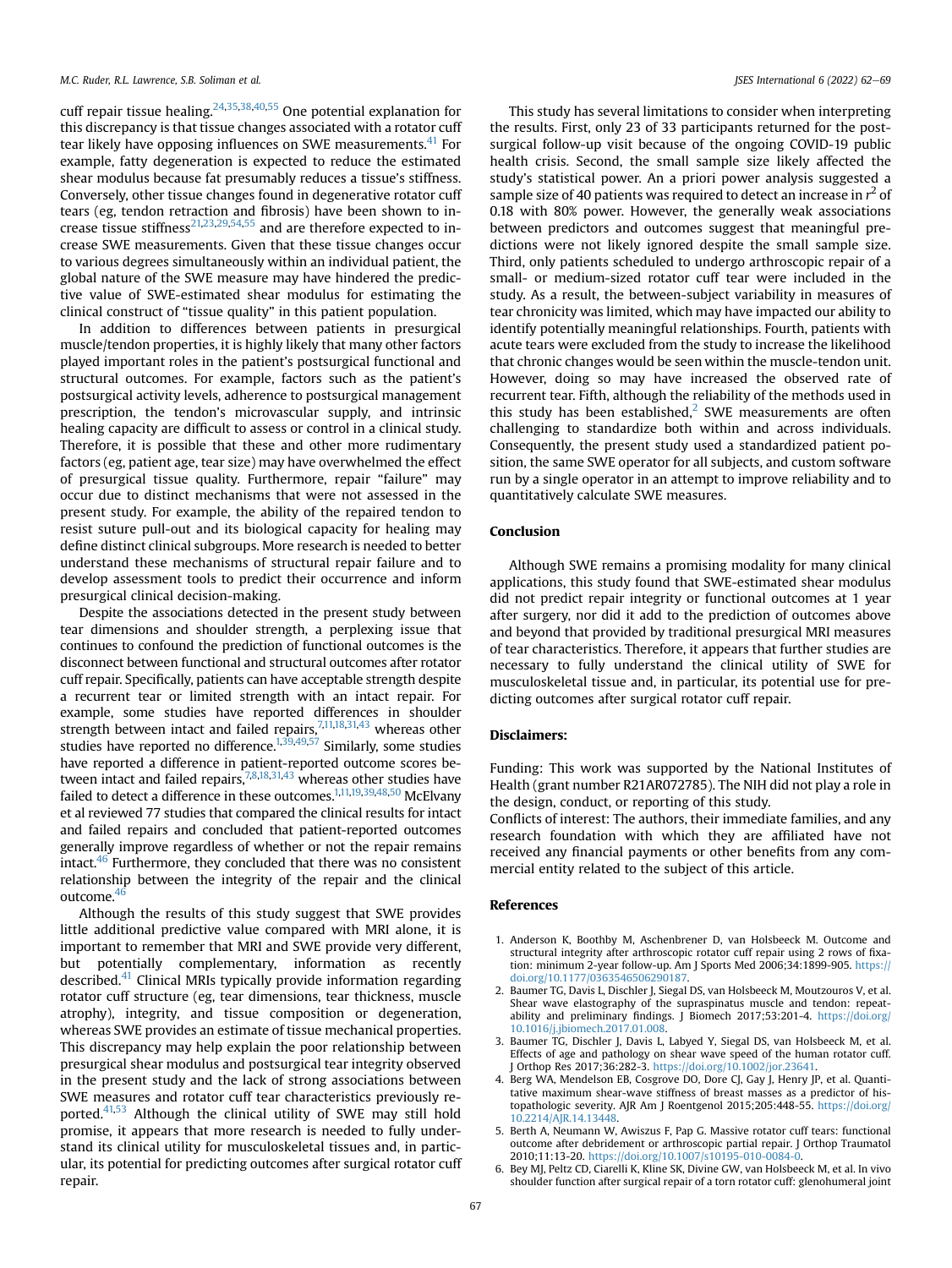<span id="page-7-0"></span>mechanics, shoulder strength, clinical outcomes, and their interaction. Am J Sports Med 2011;39:2117-29. <https://doi.org/10.1177/0363546511412164>.

- 7. Boileau P, Brassart N, Watkinson DJ, Carles M, Hatzidakis AM, Krishnan SG. Arthroscopic repair of full-thickness tears of the supraspinatus: does the tendon really heal? J Bone Joint Surg Am 2005;87:1229-40. [https://doi.org/](https://doi.org/10.2106/JBJS.D.02035) [10.2106/JBJS.D.02035.](https://doi.org/10.2106/JBJS.D.02035)
- 8. Castagna A, Conti M, Markopoulos N, Borroni M, De Flaviis L, Giardella A, et al. Arthroscopic repair of rotator cuff tear with a modified Mason-Allen stitch: mid-term clinical and ultrasound outcomes. Knee Surg Sports Traumatol Arthrosc 2008;16:497-503. [https://doi.org/10.1007/s00167-007-0461-2.](https://doi.org/10.1007/s00167-007-0461-2)
- 9. Cho NS, Lee BG, Rhee YG. Arthroscopic rotator cuff repair using a suture bridge technique: is the repair integrity actually maintained? Am J Sports Med 2011;39:2108-16. <https://doi.org/10.1177/0363546510397171>.
- 10. Chung SW, Kim JY, Kim MH, Kim SH, Oh JH. Arthroscopic repair of massive rotator cuff tears: outcome and analysis of factors associated with healing failure or poor postoperative function. Am J Sports Med 2013;41:1674-83. [https://doi.org/10.1177/0363546513485719.](https://doi.org/10.1177/0363546513485719)
- 11. Cole BJ, McCarty LP 3rd, Kang RW, Alford W, Lewis PB, Hayden JK. Arthroscopic rotator cuff repair: prospective functional outcome and repair integrity at minimum 2-year follow-up. J Shoulder Elbow Surg 2007;16:579-85. [https://](https://doi.org/10.1016/j.jse.2006.12.011) [doi.org/10.1016/j.jse.2006.12.011](https://doi.org/10.1016/j.jse.2006.12.011).
- 12. Colvin AC, Egorova N, Harrison AK, Moskowitz A, Flatow EL. National trends in rotator cuff repair. J Bone Joint Surg Am 2012;94:227-33. [https://doi.org/](https://doi.org/10.2106/JBJS.J.00739) [10.2106/JBJS.J.00739.](https://doi.org/10.2106/JBJS.J.00739)
- 13. Demirors H, Circi E, Akgun RC, Tarhan NC, Cetin N, Akpinar S, et al. Correlations of isokinetic measurements with tendon healing following open repair of rotator cuff tears. Int Orthop 2010;34:531-6. [https://doi.org/10.1007/s00264-](https://doi.org/10.1007/s00264-009-0827-9) [009-0827-9](https://doi.org/10.1007/s00264-009-0827-9).
- 14. Djahangiri A, Cozzolino A, Zanetti M, Helmy N, Rufibach K, Jost B, et al. Outcome of single-tendon rotator cuff repair in patients aged older than 65 years. J Shoulder Elbow Surg 2013;22:45-51. [https://doi.org/10.1016/](https://doi.org/10.1016/j.jse.2012.03.012) [j.jse.2012.03.012](https://doi.org/10.1016/j.jse.2012.03.012).
- 15. Duong JKH, Lam PH, Murrell GAC. Anteroposterior tear size, age, hospital, and case number are important predictors of repair integrity: an analysis of 1962 consecutive arthroscopic single-row rotator cuff repairs. J Shoulder Elbow Surg 2020;30:1907-14. <https://doi.org/10.1016/j.jse.2020.09.038>.
- 16. Eby SF, Song P, Chen S, Chen Q, Greenleaf JF, An KN. Validation of shear wave elastography in skeletal muscle. J Biomech 2013;46:2381-7. [https://doi.org/](https://doi.org/10.1016/j.jbiomech.2013.07.033) [10.1016/j.jbiomech.2013.07.033.](https://doi.org/10.1016/j.jbiomech.2013.07.033)
- 17. Feldmann A, Langlois C, Dewailly M, Martinez EF, Boulanger L, Kerdraon O, et al. Shear wave elastography (SWE): an analysis of breast lesion characterization in 83 breast lesions. Ultrasound Med Biol 2015;41:2594-604. [https://](https://doi.org/10.1016/j.ultrasmedbio.2015.05.019) [doi.org/10.1016/j.ultrasmedbio.2015.05.019](https://doi.org/10.1016/j.ultrasmedbio.2015.05.019).
- 18. Flurin PH, Landreau P, Gregory T, Boileau P, Brassart N, Courage O, et al. [Arthroscopic repair of full-thickness cuff tears: a multicentric retrospective study of 576 cases with anatomical assessment]. Rev Chir Orthop Reparatrice Appar Mot 2005;91:31-42. [https://doi.org/10.1016/s0035-1040\(05\)84503-9](https://doi.org/10.1016/s0035-1040(05)84503-9) [in French]
- 19. Frank JB, ElAttrache NS, Dines JS, Blackburn A, Crues J, Tibone JE. Repair site integrity after arthroscopic transosseous-equivalent suture-bridge rotator cuff repair. Am J Sports Med 2008;36:1496-503. [https://doi.org/10.1177/](https://doi.org/10.1177/0363546507313574) [0363546507313574](https://doi.org/10.1177/0363546507313574).
- 20. [Fuchs B, Weishaupt D, Zanetti M, Hodler J, Gerber C. Fatty degeneration of the](http://refhub.elsevier.com/S2666-6383(21)00232-2/sref20) [muscles of the rotator cuff: assessment by computed tomography versus](http://refhub.elsevier.com/S2666-6383(21)00232-2/sref20) [magnetic resonance imaging. J Shoulder Elbow Surg 1999;8:599-605.](http://refhub.elsevier.com/S2666-6383(21)00232-2/sref20)
- 21. Gerber C, Meyer DC, Schneeberger AG, Hoppeler H, von Rechenberg B. Effect of tendon release and delayed repair on the structure of the muscles of the rotator cuff: an experimental study in sheep. J Bone Joint Surg Am 2004;86:1973- 82. <https://doi.org/10.2106/00004623-200409000-00016>.
- 22. Gilbert F, Klein D, Weng AM, Köstler H, Schmitz B, Schmalzl J, et al. Supraspinatus muscle elasticity measured with real time shear wave ultrasound elastography correlates with MRI spectroscopic measured amount of fatty degeneration. BMC Musculoskelet Disord 2017;18:549. [https://doi.org/](https://doi.org/10.1186/s12891-017-1911-8) [10.1186/s12891-017-1911-8.](https://doi.org/10.1186/s12891-017-1911-8)
- 23. Gimbel JA, Van Kleunen JP, Mehta S, Perry SM, Williams GR, Soslowsky LJ. Supraspinatus tendon organizational and mechanical properties in a chronic rotator cuff tear animal model. J Biomech 2004;37:739-49. [https://doi.org/](https://doi.org/10.1016/j.jbiomech.2003.09.019) [10.1016/j.jbiomech.2003.09.019.](https://doi.org/10.1016/j.jbiomech.2003.09.019)
- 24. Gumucio JP, Korn MA, Saripalli AL, Flood MD, Phan AC, Roche SM, et al. Agingassociated exacerbation in fatty degeneration and infiltration after rotator cuff tear. J Shoulder Elbow Surg 2014;23:99-108. [https://doi.org/10.1016/](https://doi.org/10.1016/j.jse.2013.04.011) [j.jse.2013.04.011](https://doi.org/10.1016/j.jse.2013.04.011).
- 25. Hagan M, Asrani SK, Talwalkar J. Non-invasive assessment of liver fibrosis and prognosis. Expert Rev Gastroenterol Hepatol 2015;9:1251-60. [https://doi.org/](https://doi.org/10.1586/17474124.2015.1075391) [10.1586/17474124.2015.1075391](https://doi.org/10.1586/17474124.2015.1075391).
- 26. Hatta T, Giambini H, Itoigawa Y, Hooke AW, Sperling JW, Steinmann SP, et al. Quantifying extensibility of rotator cuff muscle with tendon rupture using shear wave elastography: a cadaveric study. J Biomech 2017;61:131-6. [https://](https://doi.org/10.1016/j.jbiomech.2017.07.009) [doi.org/10.1016/j.jbiomech.2017.07.009](https://doi.org/10.1016/j.jbiomech.2017.07.009).
- 27. Hatta T, Giambini H, Uehara K, Okamoto S, Chen S, Sperling JW, et al. Quantitative assessment of rotator cuff muscle elasticity: reliability and feasibility of shear wave elastography. J Biomech 2015;48:3853-8. [https://doi.org/10.1016/](https://doi.org/10.1016/j.jbiomech.2015.09.038) [j.jbiomech.2015.09.038](https://doi.org/10.1016/j.jbiomech.2015.09.038).
- 28. Hatta T, Giambini H, Zhao C, Sperling JW, Steinmann SP, Itoi E, et al. Biomechanical effect of margin convergence techniques: quantitative assessment of

supraspinatus muscle stiffness. PLoS One 2016;11:e0162110. [https://doi.org/](https://doi.org/10.1371/journal.pone.0162110) [10.1371/journal.pone.0162110.](https://doi.org/10.1371/journal.pone.0162110)

- 29. [Hersche O, Gerber C. Passive tension in the supraspinatus musculotendinous](http://refhub.elsevier.com/S2666-6383(21)00232-2/sref29) [unit after long-standing rupture of its tendon: a preliminary report. J Shoulder](http://refhub.elsevier.com/S2666-6383(21)00232-2/sref29) [Elbow Surg 1998;7:393-6](http://refhub.elsevier.com/S2666-6383(21)00232-2/sref29).
- 30. [Hughes RE, Johnson ME, O'Driscoll SW, An KN. Age-related changes in normal](http://refhub.elsevier.com/S2666-6383(21)00232-2/sref30) [isometric shoulder strength. Am J Sports Med 1999;27:651-7](http://refhub.elsevier.com/S2666-6383(21)00232-2/sref30).
- 31. Huijsmans PE, Pritchard MP, Berghs BM, van Rooyen KS, Wallace AL, de Beer JF. Arthroscopic rotator cuff repair with double-row fixation. J Bone Joint Surg Am 2007;89:1248-57. [https://doi.org/10.2106/jbjs.e.00743.](https://doi.org/10.2106/jbjs.e.00743)
- 32. Itoigawa Y, Maruyama Y, Kawasaki T, Wada T, Yoshida K, An KN, et al. Shear wave elastography can predict passive stiffness of supraspinatus musculotendinous unit during arthroscopic rotator cuff repair for presurgical planning. Arthroscopy 2018;34:2276-84. [https://doi.org/10.1016/](https://doi.org/10.1016/j.arthro.2018.2201.2059) [j.arthro.2018.2201.2059](https://doi.org/10.1016/j.arthro.2018.2201.2059).
- 33. Itoigawa Y, Sperling JW, Steinmann SP, Chen Q, Song P, Chen S, et al. Feasibility assessment of shear wave elastography to rotator cuff muscle. Clin Anat 2015;28:213-8. <https://doi.org/10.1002/ca.22498>.
- 34. Itoigawa Y, Wada T, Kawasaki T, Morikawa D, Maruyama Y, Kaneko K. Supraspinatus muscle and tendon stiffness changes after arthroscopic rotator cuff repair: a shear wave elastography assessment. J Orthop Res 2020;38:219- 27. <https://doi.org/10.1002/jor.24469>.
- 35. Killian ML, Cavinatto LM, Ward SR, Havlioglu N, Thomopoulos S, Galatz LM. Chronic degeneration leads to poor healing of repaired massive rotator cuff tears in Rats. Am J Sports Med 2015;43:2401-10. [https://doi.org/10.1177/](https://doi.org/10.1177/0363546515596408) [0363546515596408](https://doi.org/10.1177/0363546515596408).
- 36. Kim HJ, Lee HK, Cho JH, Yang HJ. Quantitative comparison of transient elastography (TE), shear wave elastography (SWE) and liver biopsy results of patients with chronic liver disease. J Phys Ther Sci 2015;27:2465-8. [https://](https://doi.org/10.1589/jpts.27.2465) [doi.org/10.1589/jpts.27.2465.](https://doi.org/10.1589/jpts.27.2465)
- 37. Kluger R, Bock P, Mittlbock M, Krampla W, Engel A. Long-term survivorship of rotator cuff repairs using ultrasound and magnetic resonance imaging analysis.<br>
Am J Sports Med 2011;39:2071-81. https://doi.org/10.1177/ Am J Sports Med 2011;39:2071-81. [https://doi.org/10.1177/](https://doi.org/10.1177/0363546511406395) [0363546511406395](https://doi.org/10.1177/0363546511406395).
- 38. Kuzel BR, Grindel S, Papandrea R, Ziegler D. Fatty infiltration and rotator cuff atrophy. J Am Acad Orthop Surg 2013;21:613-23. [https://doi.org/10.5435/](https://doi.org/10.5435/jaaos-21-10-613) [jaaos-21-10-613.](https://doi.org/10.5435/jaaos-21-10-613)
- 39. Lafosse L, Brozska R, Toussaint B, Gobezie R. The outcome and structural integrity of arthroscopic rotator cuff repair with use of the double-row suture anchor technique. J Bone Joint Surg Am 2007;89:1533-41. [https://doi.org/](https://doi.org/10.2106/jbjs.f.00305) [10.2106/jbjs.f.00305](https://doi.org/10.2106/jbjs.f.00305).
- 40. Laron D, Samagh SP, Liu X, Kim HT, Feeley BT. Muscle degeneration in rotator cuff tears. J Shoulder Elbow Surg 2012;21:164-74. [https://doi.org/10.1016/](https://doi.org/10.1016/j.jse.2011.09.027) [j.jse.2011.09.027](https://doi.org/10.1016/j.jse.2011.09.027).
- 41. Lawrence RL, Ruder MC, Moutzouros V, Makhni EC, Muh S, Siegal D, et al. Ultrasound shear wave elastography and its association with rotator cuff tear characteristics. J Shoulder Elbow Surg Int 2021;5:500-6. [https://doi.org/](https://doi.org/10.1016/j.jseint.2020.11.008) [10.1016/j.jseint.2020.11.008](https://doi.org/10.1016/j.jseint.2020.11.008).
- 42. Le BT, Wu XL, Lam PH, Murrell GA. Factors predicting rotator cuff retears: an analysis of 1000 consecutive rotator cuff repairs. Am J Sports Med 2014;42: 1134-42. <https://doi.org/10.1177/0363546514525336>.
- 43. Liem D, Lichtenberg S, Magosch P, Habermeyer P. Magnetic resonance imaging of arthroscopic supraspinatus tendon repair. J Bone Joint Surg Am 2007;89: 1770-6. <https://doi.org/10.2106/jbjs.f.00749>.
- 44. Mall NA, Kim HM, Keener JD, Steger-May K, Teefey SA, Middleton WD, et al. Symptomatic progression of asymptomatic rotator cuff tears: a prospective study of clinical and sonographic variables. J Bone Joint Surg Am 2010;92: 2623-33. [https://doi.org/10.2106/JBJS.I.00506.](https://doi.org/10.2106/JBJS.I.00506)
- 45. McClellan PE, Kesavan L, Wen Y, Ina J, Knapik DM, Gillespie RJ, et al. Volumetric MicroCT Intensity Histograms of Fatty Infiltration Correlate with the Mechanical Strength of Rotator Cuff Repairs: An Ex Vivo Rabbit Model. Clin Orthop Relat Res 2021;479:406-18. <https://doi.org/10.1097/CORR.0000000000001540>.
- 46. McElvany MD, McGoldrick E, Gee AO, Neradilek MB, Matsen FA 3rd. Rotator cuff repair: published evidence on factors associated with repair integrity and clinical outcome. Am J Sports Med 2015;43:491-500. [https://doi.org/10.1177/](https://doi.org/10.1177/0363546514529644) [0363546514529644](https://doi.org/10.1177/0363546514529644).
- 47. Milgrom C, Schaffl[er M, Gilbert S, van Holsbeeck M. Rotator-cuff changes in](http://refhub.elsevier.com/S2666-6383(21)00232-2/sref47) [asymptomatic adults. The effect of age, hand dominance and gender. J Bone](http://refhub.elsevier.com/S2666-6383(21)00232-2/sref47) [Joint Surg Br 1995;77:296-8.](http://refhub.elsevier.com/S2666-6383(21)00232-2/sref47)
- 48. Nho SJ, Adler RS, Tomlinson DP, Allen AA, Cordasco FA, Warren RF, et al. Arthroscopic rotator cuff repair: prospective evaluation with sequential ultrasonography. Am J Sports Med 2009;37:1938-45. [https://doi.org/10.1177/](https://doi.org/10.1177/0363546509335764) [0363546509335764](https://doi.org/10.1177/0363546509335764).
- 49. Nho SJ, Brown BS, Lyman S, Adler RS, Altchek DW, MacGillivray JD. Prospective analysis of arthroscopic rotator cuff repair: prognostic factors affecting clinical and ultrasound outcome. J Shoulder Elbow Surg 2009;18:13-20. [https://](https://doi.org/10.1016/j.jse.2008.05.045) [doi.org/10.1016/j.jse.2008.05.045](https://doi.org/10.1016/j.jse.2008.05.045).
- 50. Oh JH, Kim SH, Ji HM, Jo KH, Bin SW, Gong HS. Prognostic factors affecting anatomic outcome of rotator cuff repair and correlation with functional<br>outcome. Arthroscopy 2009;25:30-9. https://doi.org/10.1016/ [https://doi.org/10.1016/](https://doi.org/10.1016/j.arthro.2008.08.010) [j.arthro.2008.08.010.](https://doi.org/10.1016/j.arthro.2008.08.010)
- 51. Randelli P, Spennacchio P, Ragone V, Arrigoni P, Casella A, Cabitza P. Complications associated with arthroscopic rotator cuff repair: a literature review. Musculoskelet Surg 2012;96:9-16. [https://doi.org/10.1007/s12306-011-](https://doi.org/10.1007/s12306-011-0175-y) [0175-y.](https://doi.org/10.1007/s12306-011-0175-y)